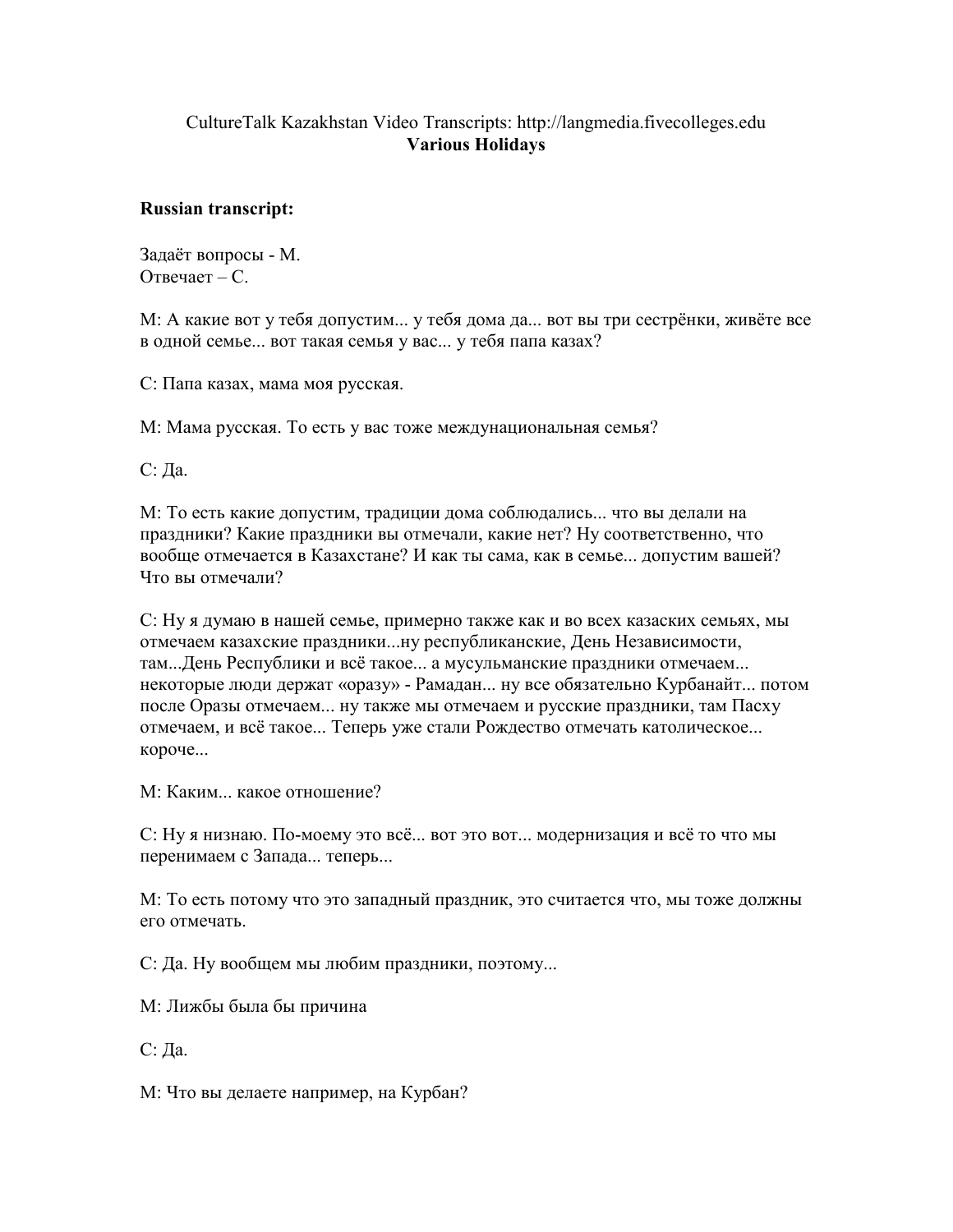С: Курбанайт?

М: Курбанайт, да.

С: Курбанайт это... мы собираемся обычно всей семьёй, много еды приготовим, испечём баурсаки, там чтобы...надо чтобы запах выходил... и прочитаем молитву, и посидим просто... вот так отметим, и друг другу пожелаем всего самого хорошего...

М: А Новый Год отмечаете?

С: Новый Год, да, отмечаем, обязательно.

М: Как ты думаешь, например, какой самый важный праздник для вашей семьи?

С: Для нашей семьи?

М: Который для тебя допустим, ты любишь его... самый любимый твой праздник?

С: Ну, Новый Год конечно, потому что это отмечается всю ночь, это большое гулянье, это начало нового года...

М: Расскажи в деталях, что вы делаете на Новый Год? Какие празднования? Что делаете? Что укрошаете?

С: Ну всё, на Новый Год. Всё... главная площадь укрошается, там концерты, что тoлько нету... и часов в семь мы на ужин собираемся, сидим, отмечаем...

М: Твоя семья только?

С: Моя семья... ну, в основном всегда собираемся все большой семьёй... там все тёти, дяди, бабушки, дедушки... и вообщем, с семи часов до двенадцати мы сидим, отмечаем, что то это... потом, в двенадцать часы пробьют, мы сходим на улицу, на площадь, погуляем, салюты посмотрим, всё такое...вот... потом ночью, я низнаю, ну разные люди по разному... у нас, мы как-то просто сидим, и этот телевизор смотрим, все уже обьевшиеся, ни каких...

М: А что готовиться на Новый Год?

С: Очень многое. Это очень много салатов, и мы готовим в основном, бишбармак, наше национальное блюдо.

## English translation:

Interviewer: M. Interviewee: S.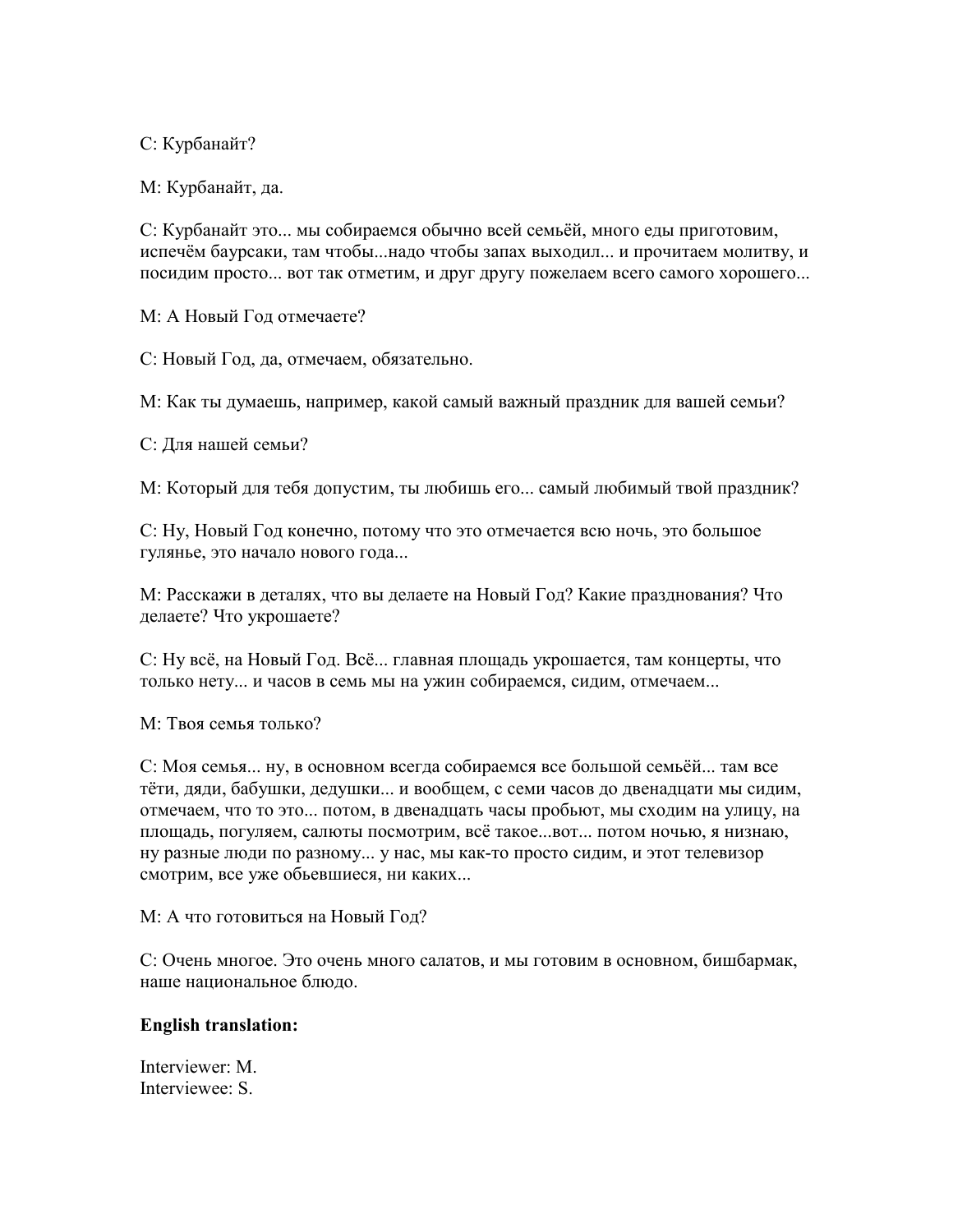M: How about in your family… You are three sisters, all living together, right… that's the kind of family you have… Your father is Kazakh?

S: My dad is Kazakh, mom is Russian.

M: Mom is Russian. So, your family is mixed?

S: Yes.

M: So, what kinds of traditions were followed? What did you do on holidays? What holidays did you celebrate and which ones you did not? Also, which holidays in general are celebrated in Kazakhstan? How about your family in particular? What did you celebrate?

S: Well, I think in our family, much like in any Kazakh family, we celebrate Kazakh holidays… like, Independence Day, Republic Day and so forth… while, the Muslim holidays are celebrated… Some people fast during Ramadan… definitely Kurban Ait… which is after Oraza... and also, we celebrate Russian holidays, like Easter and all that... Now, people even started celebrating the Catholic Christmas…

M: What's the connection?

S: I don't know. I think it's all because of this modernization… and things that we take from the West… and now…

M: Meaning that because it's a western holiday, it is considered that we also need to celebrate it?

S: Yes. Well, we like holidays and that's why…

M: Just to have an excuse…

S: Yes.

M: What do you do, for example, on Kurban?

S: Kurban Ait?

M: Kurban Ait, yes.

S: Kurban Ait is… We usually gather with the whole family, make a lot of food, make baursaks<sup>1</sup>, because... there needs to be the smell... We will read a prayer and just sit around. That's how we celebrate it… and wish each other all the best…

 $\overline{a}$  $1$  Baursaks – deep fried dough